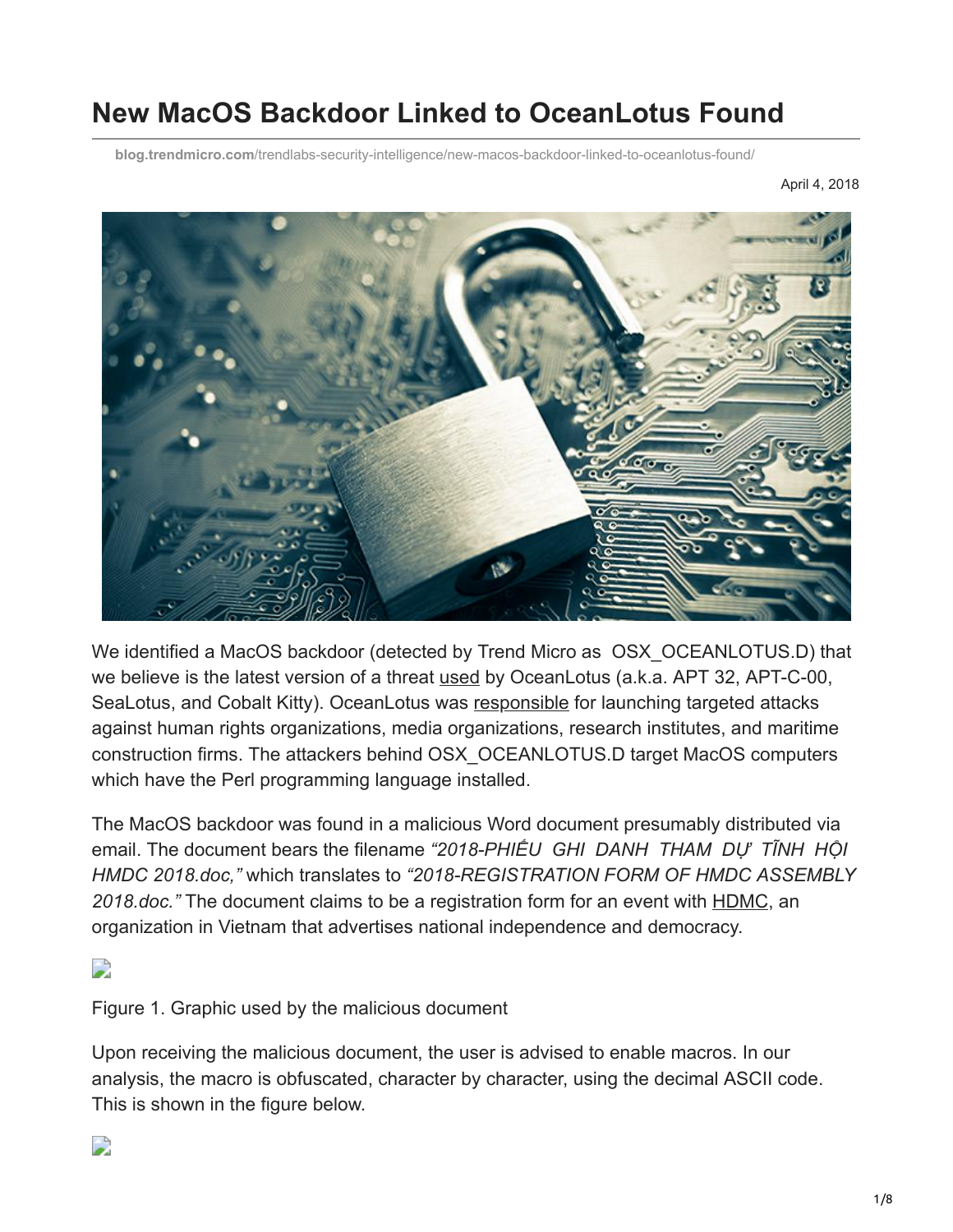Figure 2. Code snippet of the obfuscated document

After deobfuscation, we can see that the payload is written in the Perl programming language. It extracts *theme0.xml* file from the Word document. *theme0.xml* is a Mach-O 32 bit executable with a 0xFEEDFACE signature that is also the dropper of the backdoor, which is the final payload. *theme0.xml* is extracted to */tmp/system/word/theme/syslogd* before it's executed.

### [Figure 3](https://blog.trendmicro.com/content/dam/trendmicro/global/en/migrated/security-intelligence-migration-spreadsheet/trendlabs-security-intelligence/2018/04/Figure_3_deobfuscated_payload.jpg)

Figure 3. Deobfuscated Perl payload from the delivery document

#### **Dropper analysis**

The dropper is used to install the backdoor into the infected system and establish its persistence.

#### [Figure 4](https://blog.trendmicro.com/content/dam/trendmicro/global/en/migrated/security-intelligence-migration-spreadsheet/trendlabs-security-intelligence/2018/04/Figure_4_main_function_dropper.jpg)

Figure 4. The main function of the dropper

All strings within the dropper, as well as the backdoor, are encrypted using a hardcoded RSA256 key. There are two forms of encrypted strings: an RSA256-encrypted string, and custom base64-encoded and RSA256-encrypted string.

#### [Figure 5](https://blog.trendmicro.com/content/dam/trendmicro/global/en/migrated/security-intelligence-migration-spreadsheet/trendlabs-security-intelligence/2018/04/Figure_5_hardcoded_rsa_key.jpg)

Figure 5. Hardcoded RSA256 key showing the first 20 characters

Using the *setStartup()* method, the dropper first checks if it is running as a root or not. Based on that, the *GET\_PROCESSPATH* and *GET\_PROCESSNAME* methods will decrypt the hardcoded path and filename where the backdoor should be installed. The locations:

### *For root user*

- path: */Library/CoreMediaIO/Plug-Ins/FCP-DAL/iOSScreenCapture.plugin/Contents/Resources/*
- processname: *screenassistantd*

#### *For regular user*

- path: *~/Library/Spelling/*
- processname: *spellagentd*

Subsequently, it implements the *Loader::installLoader* method, reading the hardcoded 64-bit Mach-O executable (magic value 0xFEEDFACF), and writing to the previously determined path and file.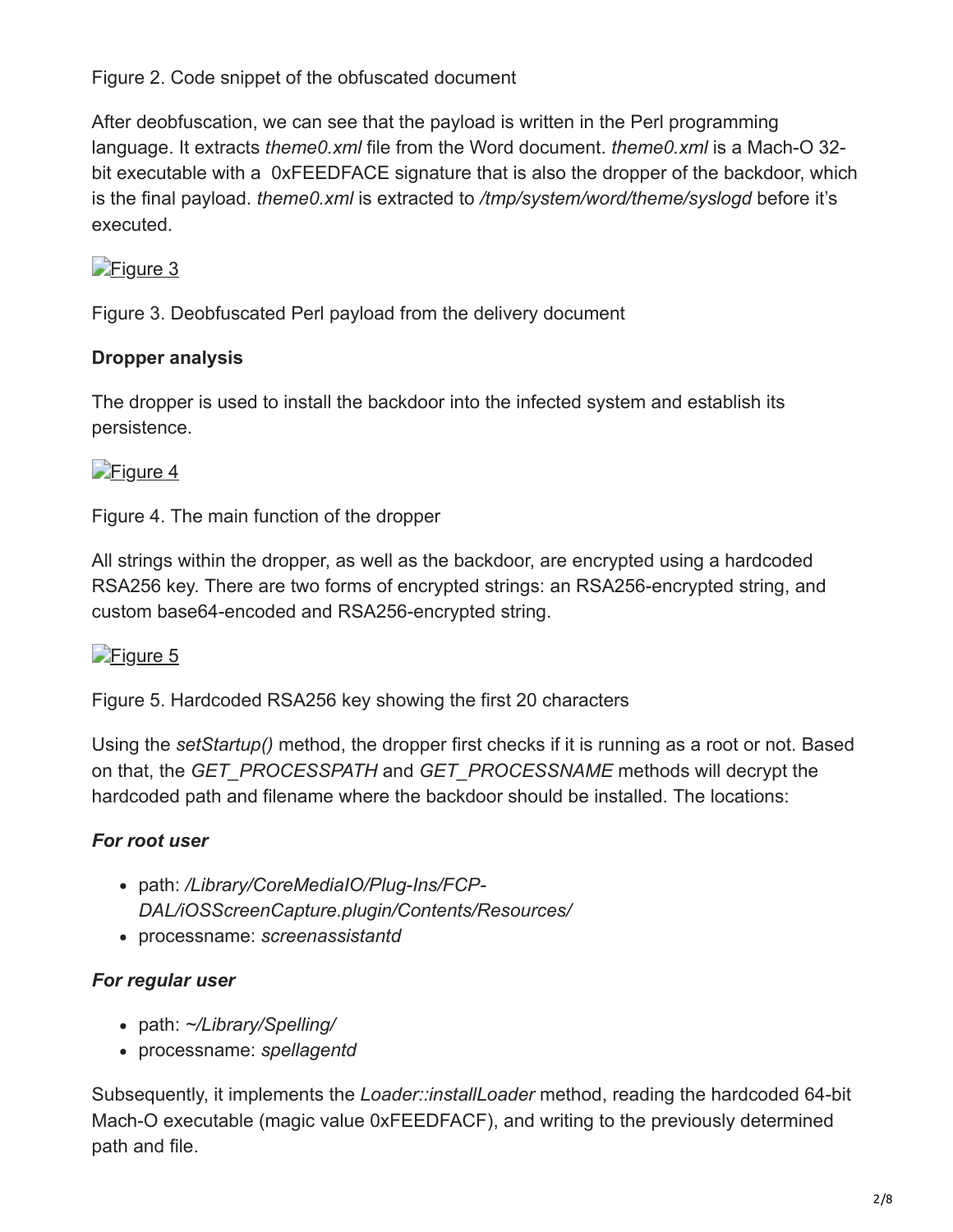#### [Figure 6](https://blog.trendmicro.com/content/dam/trendmicro/global/en/migrated/security-intelligence-migration-spreadsheet/trendlabs-security-intelligence/2018/04/Figure_6_dropper_installing_backdoor.jpg)

Figure 6. The dropper installs the backdoor, sets its attributes to "hidden", and sets a random file date and time

When the dropper installs the backdoor, it sets its attributes to "hidden" and sets file date and time to random values using the [touch](https://www.mkssoftware.com/docs/man1/touch.1.asp) command: touch –t YYMMDDMM "/path/filename" > /dev/null. The access permissions will then be changed to  $0x1ed = 755$ , which is equal to u=rwx,go=rx.

#### [Figure 7](https://blog.trendmicro.com/content/dam/trendmicro/global/en/migrated/security-intelligence-migration-spreadsheet/trendlabs-security-intelligence/2018/04/Figure_7_magic_value.jpg)

Figure 7. The magic value 0xFEEDFACF that belongs to Mach-O Executable (64 bit)

*Methods GET\_LAUNCHNAME* and *GET\_LABELNAME* will return the hardcoded name of the property list "*.plist*" for the root user (*com.apple.screen.assistantd.plist)* and for the regular user (*com.apple.spell.agent.plist)*.

Afterwards, the persistence file will be created in */Library/LaunchDaemons/* or *~/Library/LaunchAgents/* folder. The *RunAtLoad* key will command *launchd* to run the daemon when the operating system starts up, while the *KeepAlive* key will command *launchd* to let the process run indefinitely. This persistence file is also set to *hidden* with a randomly generated file date and time.

#### [Figure 8](https://blog.trendmicro.com/content/dam/trendmicro/global/en/migrated/security-intelligence-migration-spreadsheet/trendlabs-security-intelligence/2018/04/Figure_8_property_list.jpg)

Figure 8. Property list with persistence settings

*launchctl load /Library/LaunchDaemons/filename.plist > /dev/nul* or *launchctl load ~/Library/LaunchAgents/ filename.plist > /dev/nul* will then command the operating system to start the dropped backdoor file at login. The dropper will delete itself at the end of the process.

#### **Backdoor analysis**

The main loop of the backdoor has two main functions, *infoClient* and *runHandle*. *infoClient* is reponsible for collecting OS info, submitting this info to its C&C servers (the servers are malicious in nature), and receiving additional C&C communication information. Meanwhile, *runHandle* is responsible for the backdoor capabilities.



Figure 9. The main functions of the backdoor

*infoClient* fills up the variables in *HandlePP* class.

#### [Figure 10](https://blog.trendmicro.com/content/dam/trendmicro/global/en/migrated/security-intelligence-migration-spreadsheet/trendlabs-security-intelligence/2018/04/Figure_10_variable_list.jpg)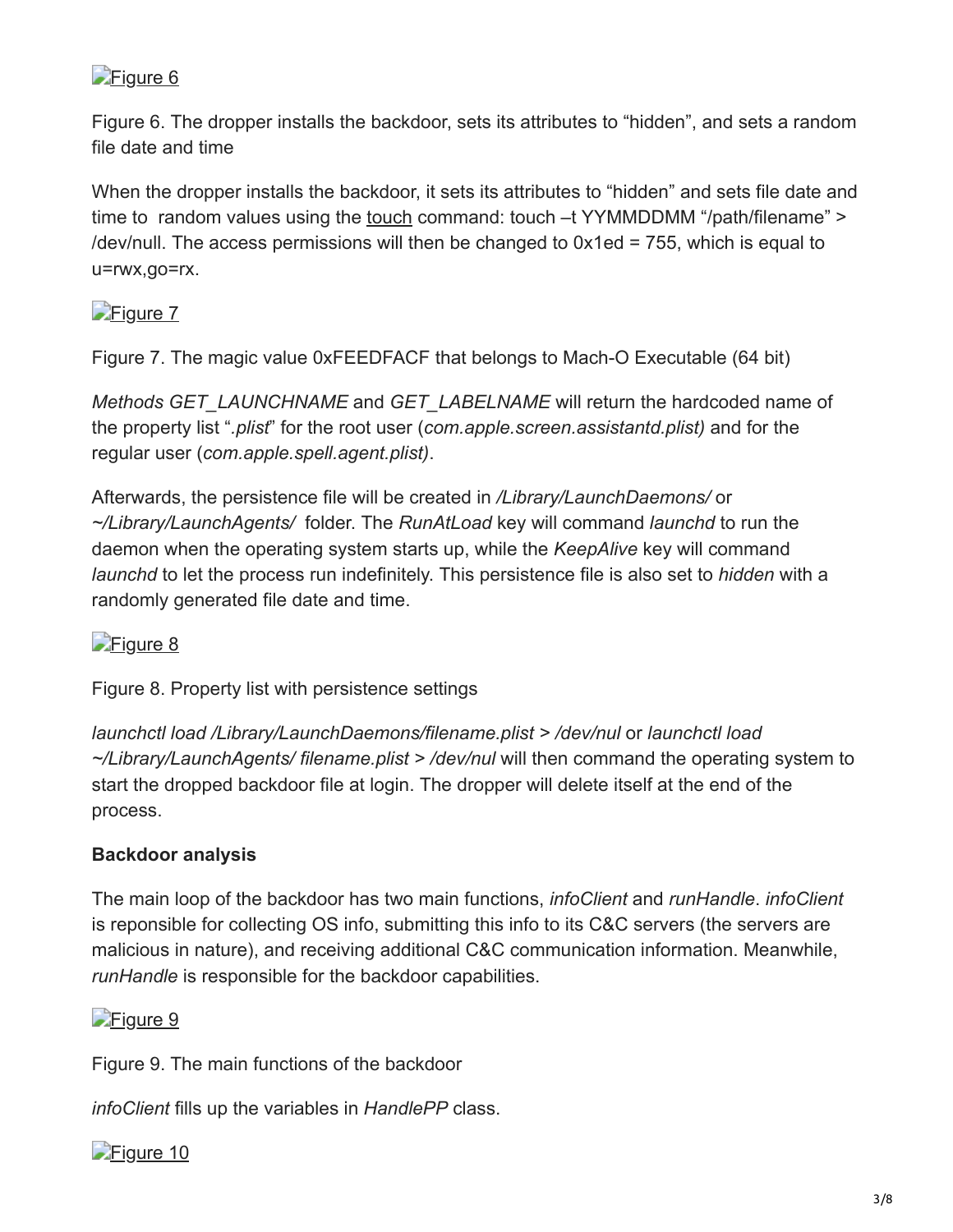Figure 10. List of variables belonging to the HandlePP class

*clientID* is an MD5 hash derived from the environment variables, while *strClientID* is a hexadecimal representation of *clientID*. All strings below are encrypted via AES256 and base64 encoding. The *HandlePP::getClientID* method uses the following environment variables:

[Figure 11](https://blog.trendmicro.com/content/dam/trendmicro/global/en/migrated/security-intelligence-migration-spreadsheet/trendlabs-security-intelligence/2018/04/Figure_11_serial_number.jpg)

Figure 11. Serial number

[Figure 12](https://blog.trendmicro.com/content/dam/trendmicro/global/en/migrated/security-intelligence-migration-spreadsheet/trendlabs-security-intelligence/2018/04/Figure_12_hardware.jpg)

Figure 12. Hardware UUID

[Figure 13](https://blog.trendmicro.com/content/dam/trendmicro/global/en/migrated/security-intelligence-migration-spreadsheet/trendlabs-security-intelligence/2018/04/Figure_13_MAC_address.jpg)

Figure 13. MAC address

[Figure 14](https://blog.trendmicro.com/content/dam/trendmicro/global/en/migrated/security-intelligence-migration-spreadsheet/trendlabs-security-intelligence/2018/04/Figure_14_random_UUID.jpg)

Figure 14. Randomly generated UUID

For the initial information packet, the backdoor also collects the following:

[Figure 15](https://blog.trendmicro.com/content/dam/trendmicro/global/en/migrated/security-intelligence-migration-spreadsheet/trendlabs-security-intelligence/2018/04/Figure_15_OS_version.jpg)

Figure 15. OS version

Running *getpwuid ->pw\_name* , *scutil - -get ComputerName*, and *uname –m* will provide the following returns respectively:

- Mac OSX 10.12.
- System Administrator
- < owner's name > 's iMac
- x86\_64

All these data are scrambled and encrypted before sending to the C&C server. The process is detailed below:

#### *Scrambling*

Class *Parser* has several methods, one for each variable type – *Parser::inBytes*, *Parser::inByte*, *Parser::inString*, and *Parser::inInt*.

### [Figure 16](https://blog.trendmicro.com/content/dam/trendmicro/global/en/migrated/security-intelligence-migration-spreadsheet/trendlabs-security-intelligence/2018/04/Figure_16_Parser.jpg)

Figure 16. Parser::inBytes method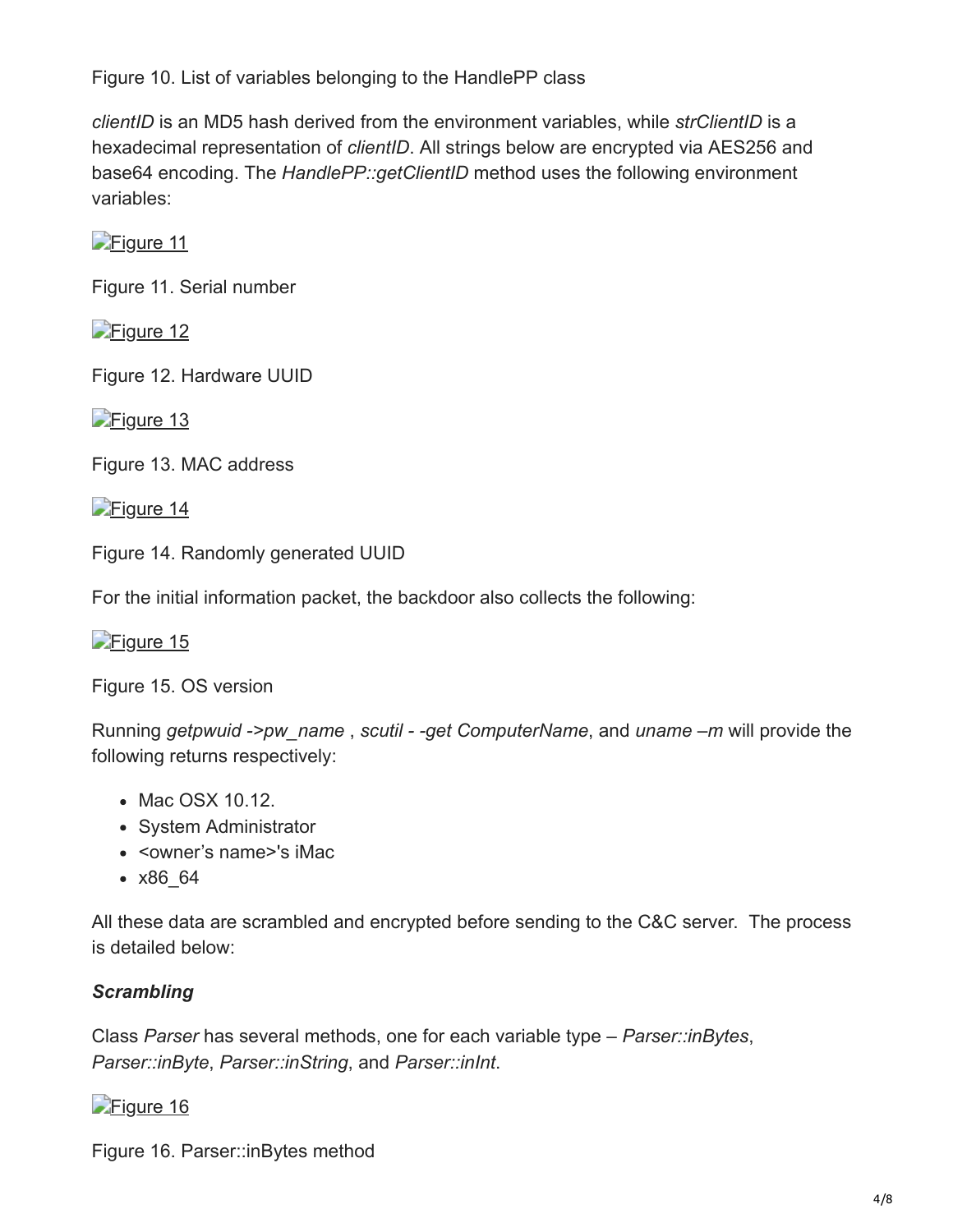If *clientID* equals the following sequence of bytes B4 B1 47 BC 52 28 28 73 1F 1A 01 6B FA 72 C0 73, then the scrambled version is computed using the third parameter (0x10), which is treated as a DWORD. Each quadruple of bytes is XOR-ed with it, as shown in example below.

[Figure 17](https://blog.trendmicro.com/content/dam/trendmicro/global/en/migrated/security-intelligence-migration-spreadsheet/trendlabs-security-intelligence/2018/04/Figure_17_Parser2.jpg)

#### D

Figure 17. Parser::inByte method

When scrambling one byte, the scrambler first determines if the byte value is odd or even. If the value is odd, it adds the byte, along with one more randomly generated byte, to the array. In the case of an even value, the randomly generated byte is added first, followed by the byte being added. In the case above, the third parameter is '1' = 0x31, which is an odd number. This means that it adds byte '1' and one randomly generated byte to the final scrambled array.

#### [Figure 18](https://blog.trendmicro.com/content/dam/trendmicro/global/en/migrated/security-intelligence-migration-spreadsheet/trendlabs-security-intelligence/2018/04/Figure_18_Parser3.jpg)

Figure 18. Parser::inString method

When scrambling a string, the scrambler generates a 5-byte long sequence. First, it generates one random byte, followed by three zero bytes, one random byte, and finally, the byte with the length of the string. Let's say we want to scramble string 'Mac OSX 10.12.' Its length is 13 = 0x0d, and the two random bytes are 0xf3 and 0x92. The final 5-byte sequence looks like F3 00 00 00 92 0D. The original string is then XOR'ed with the 5-byte sequence.

#### [Figure 19](https://blog.trendmicro.com/content/dam/trendmicro/global/en/migrated/security-intelligence-migration-spreadsheet/trendlabs-security-intelligence/2018/04/Figure_19_scrambling.jpg)

Figure 19. Scrambling 'Mac OSX 10.12'

#### *Encryption*

The scrambled byte sequence is passed onto the constructor of the class *Packet::Packet*, which creates a random AES256 key and encrypts the buffer with this key.

#### *Encoding the encryption key*

In order for the C&C server to decrypt the encrypted data, the randomly generated AES256 key must be included in the packet along with the encrypted data. However, this key is also scrambled with operation XOR 0x13 followed by ROL 6 operation applied to each byte.

### [Figure 20](https://blog.trendmicro.com/content/dam/trendmicro/global/en/migrated/security-intelligence-migration-spreadsheet/trendlabs-security-intelligence/2018/04/Figure_20_scrambling_AES.jpg)

Figure 20. Function for scrambling AES256 key in the outgoing packet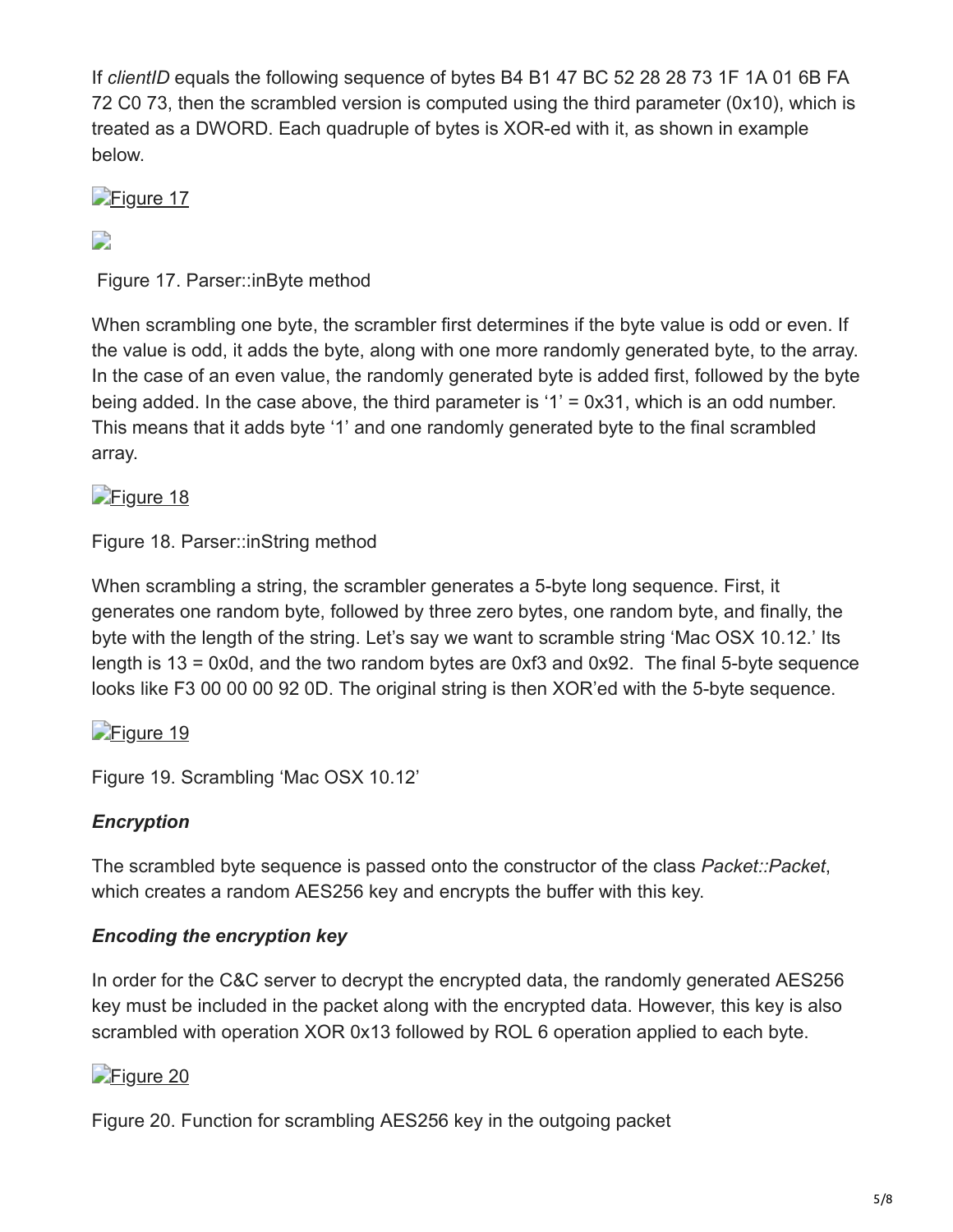Some screenshots taken during scrambling and encryption process:

[Figure 21](https://blog.trendmicro.com/content/dam/trendmicro/global/en/migrated/security-intelligence-migration-spreadsheet/trendlabs-security-intelligence/2018/04/Figure_21_highlighted_bytes_computer_info.jpg)

Figure 21. The highlighted bytes represent the scrambled computer info

[Figure 22](https://blog.trendmicro.com/content/dam/trendmicro/global/en/migrated/security-intelligence-migration-spreadsheet/trendlabs-security-intelligence/2018/04/Figure_22_random_AES.jpg)

Figure 22. Randomly generated AES256 key

[Figure 23](https://blog.trendmicro.com/content/dam/trendmicro/global/en/migrated/security-intelligence-migration-spreadsheet/trendlabs-security-intelligence/2018/04/Figure_23_scrambled_key.jpg)

Figure 23. Scrambled AES256 key (0xC1 XOR  $0x13 = 0xD2$ , 0xD2 ROL  $6 = 0xB4$ ) etc.)

[Figure 24](https://blog.trendmicro.com/content/dam/trendmicro/global/en/migrated/security-intelligence-migration-spreadsheet/trendlabs-security-intelligence/2018/04/Figure_24_info_encrypted.jpg)

Figure 24. Computer info encrypted with AES256 key

## [Figure 25](https://blog.trendmicro.com/content/dam/trendmicro/global/en/migrated/security-intelligence-migration-spreadsheet/trendlabs-security-intelligence/2018/04/Figure_25_final_payload.jpg)

Figure 25. Screenshot of the final payload to be sent to C&C server. The scrambled AES256 key is marked green, while the encrypted computer info is marked red. Other bytes are just randomly generated noise.

When the backdoor receives the response from the C&C server, the final payload needs to be decoded again in a similar manner via decryption and scrambling. *Packet::getData* decrypts the received payload and *Converter::outString* descrambles the result. The received data from the C&C server include the following information:

- *HandlePP::urlRequest* (/appleauth/static/cssj/N252394295/widget/auth/app.css)
- *HandlePP::keyDecrypt*
- STRINGDATA::BROWSER SESSION ID (m\_pixel\_ratio)
- *STRINGDATA::RESOURCE\_ID*

These data will be later used in the C&C communication, as shown in the Wireshark screenshot below.

## [Figure 26](https://blog.trendmicro.com/content/dam/trendmicro/global/en/migrated/security-intelligence-migration-spreadsheet/trendlabs-security-intelligence/2018/04/Figure_26_C2_communication.jpg)

Figure 26. Communication with the C&C server after the exchange of OS packet info

Meanwhile, the *runHandle* method of the main backdoor loop will call for the *requestServer* method with the following backdoor commands (each command has one byte long code and is extracted by *Packet::getCommand*):

# [Figure 27](https://blog.trendmicro.com/content/dam/trendmicro/global/en/migrated/security-intelligence-migration-spreadsheet/trendlabs-security-intelligence/2018/04/Figure_27_GetCommand.jpg)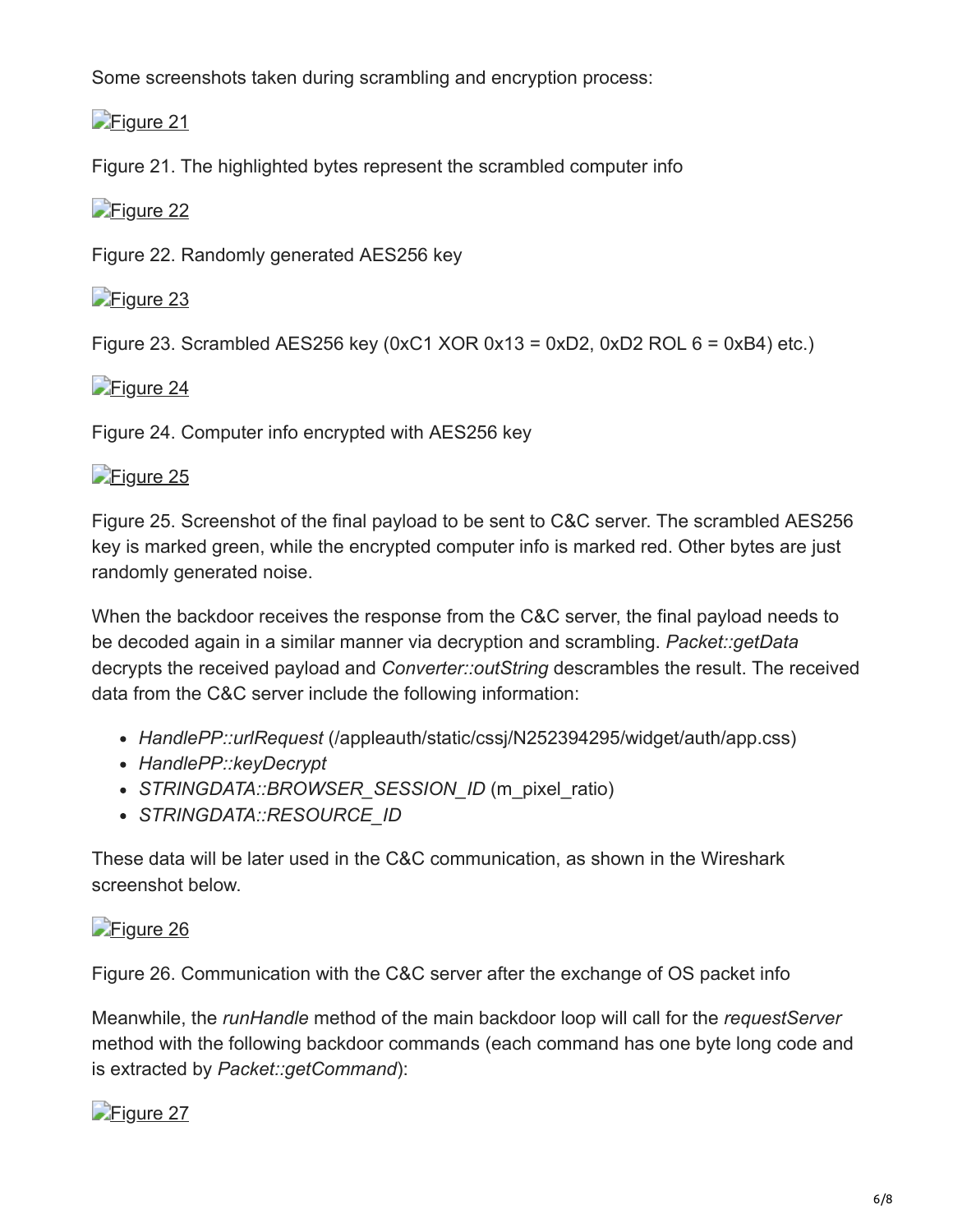Figure 27. The getCommand method

The figure below shows the example of two of several possible command codes. Both create one thread, and each thread is responsible for either downloading and executing the file or running a command line program in the terminal:

### [Figure 28](https://blog.trendmicro.com/content/dam/trendmicro/global/en/migrated/security-intelligence-migration-spreadsheet/trendlabs-security-intelligence/2018/04/Figure_28_commands_used.jpg)

Figure 28. Commands used for downloading and executing, and running a command in terminal

### [Figure 29](https://blog.trendmicro.com/content/dam/trendmicro/global/en/migrated/security-intelligence-migration-spreadsheet/trendlabs-security-intelligence/2018/04/Figure_29_commands_used2.jpg)

Figure 29. Commands used in uploading and downloading file

**Figure 30. Supported commands and their respective codes** 

#### **Mitigation**

Malicious attacks targeting Mac devices are not as common as its counterparts, but the discovery of this new MacOS backdoor that is presumably distributed via phishing email calls for every user to adopt [best practices for phishing attacks](http://www.trendmicro.com.ph/vinfo/ph/security/news/cybercrime-and-digital-threats/best-practices-identifying-and-mitigating-phishing-attacks) regardless of operating system.

End users can benefit from security solutions such as **[Trend Micro Antivirus for Mac](https://blog.trendmicro.com/en_us/forHome/products/antivirus-for-mac.html)**, which provides comprehensive security and multi-device protection against cyberthreats. Enterprises can benefit from Trend Micro's [Smart Protection Suites](https://blog.trendmicro.com/en_us/business/products/user-protection/sps.html) with XGen™ security, which infuses high-fidelity machine learning into a blend of threat protection techniques to eliminate security gaps across any user activity and any endpoint.

#### **Indicators of Compromise (IoCs)**

#### **C&C servers**

Ssl[.]arkouthrie[.]com

s3[.]hiahornber[.]com

widget[.]shoreoa[.]com

#### **SHA256**

Delivery document (W2KM\_OCEANLOTUS.A): 2bb855dc5d845eb5f2466d7186f150c172da737bfd9c7f6bc1804e0b8d20f22a

Dropper (OSX\_OCEANLOTUS.D): 4da8365241c6b028a13b82d852c4f0155eb3d902782c6a538ac007a44a7d61b4